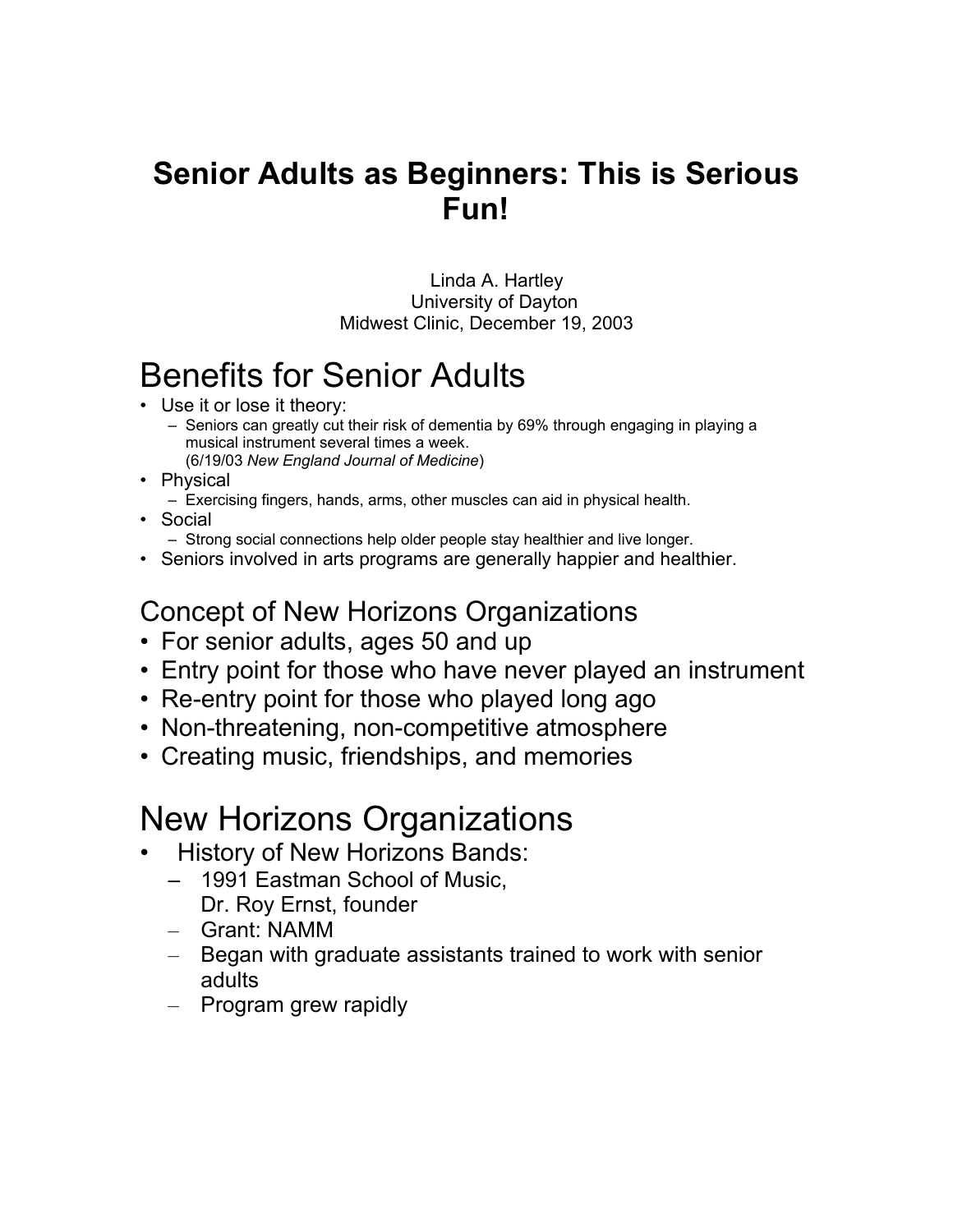## What's out there now?

- New Horizons Bands and Strings
	- Approximately 90
	- United States and Canada

AB, AR, AZ, CA, CO, CT, DE, FL, GA, IA, IL, IN, KS, MD, MI, MO, NC, NM, NS, NY, OH, OK, ON, OR, PA, SD, TX, VA, WA, WI

- 
- IL, Alton **Halpin Music**<br>• IL, Bourbonnais **Halpin Music**, I King Music, Inc./Nazarene U

Sherwood Conservatory of Music<br>Sally Bowers

- 
- IL, Chicago<br>• IL, Ft. Sheridan<br>• IL, Lisle
- 
- 
- IL, Lisle Benedictine University/Quinlan and Fabish Music Institute of Chicago North Shore New Horizons Band

#### Senior adults ripe for instrumental music activity

- Most are retired they have the time
- Many can afford to purchase instruments
- Enjoyment of music
- They want to see the front of the conductor
- Need for social activity & something to look forward to

## Going camping

- Senior adult band camps:
	- Attracts seniors from NHBs all over the United States and Canada
	- All times of year, usually according to climate conditions
	- Often utilize several conductors
	- Concentrated rehearsals
	- Exploration time (sightseeing tours, local events, socials)
	- Lasting friendships
	- Next camps:

**March 14-20, 2004 -** New Horizons at Cambria, California **September 19-23, 2004 -** New Horizons at Chautauqua, NY

### Other models

- Similar concept, different ways:
	- No age limitations
	- Beginners only
	- Small groups or large groups only
	- Senior centers
	- Intergenerational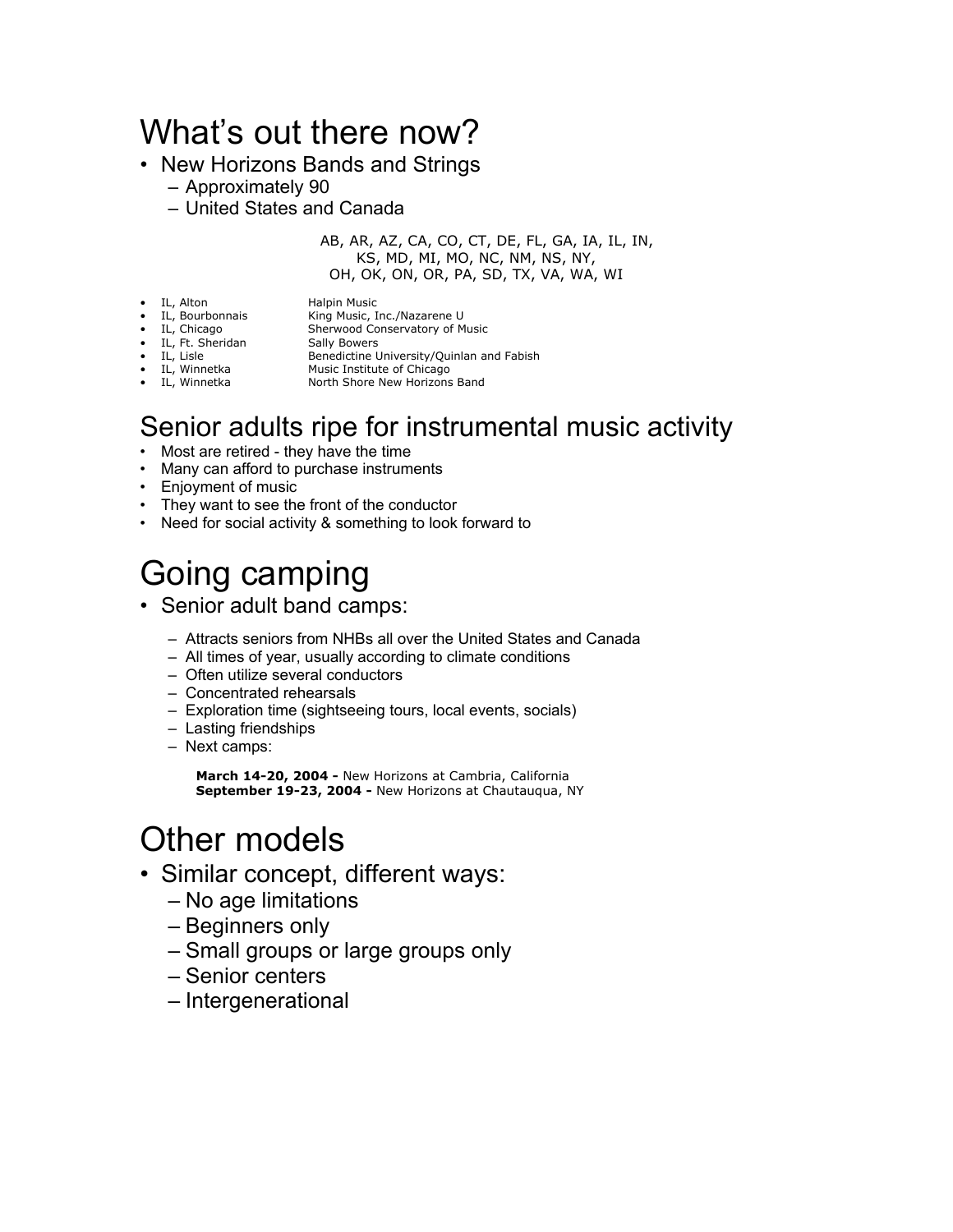#### Starting a senior adult beginning ensemble

- Request a free planning guide, video, and other materials/free consultation  **www.newhorizonsband.com**
- Recruiting:
	- Newspaper ads, radio stations, local community organizations, churches, senior publications (eventually, word of mouth)
- Models to include:
	- Music dealers
	- Community centers
	- Schools
	- Universities/Colleges

# Then what?

- Find teachers:
	- Retired directors
	- Music stores
	- University students
- Rehearsal space:
	- Handicap accessible
	- Available equipment: stands/chairs/percussion
	- Parking
	- Space for social gatherings

## Large and small ensembles

- Seniors enjoy being a part of a group
- Instruction in large group ensembles is essential
- Some will want to explore small ensembles:
	- Chamber groups
	- Dixieland
	- Jazz ensemble
	- Polka bands

Ability levels will vary

- Beginners, re-entries, long ago professionals
- Create opportunities for all to be challenged and feel accomplished
- Example:
	- Beginning group meets separately
	- Advanced group meets separately
	- Combined group on level 1 music

Organization -

the director can't do it all!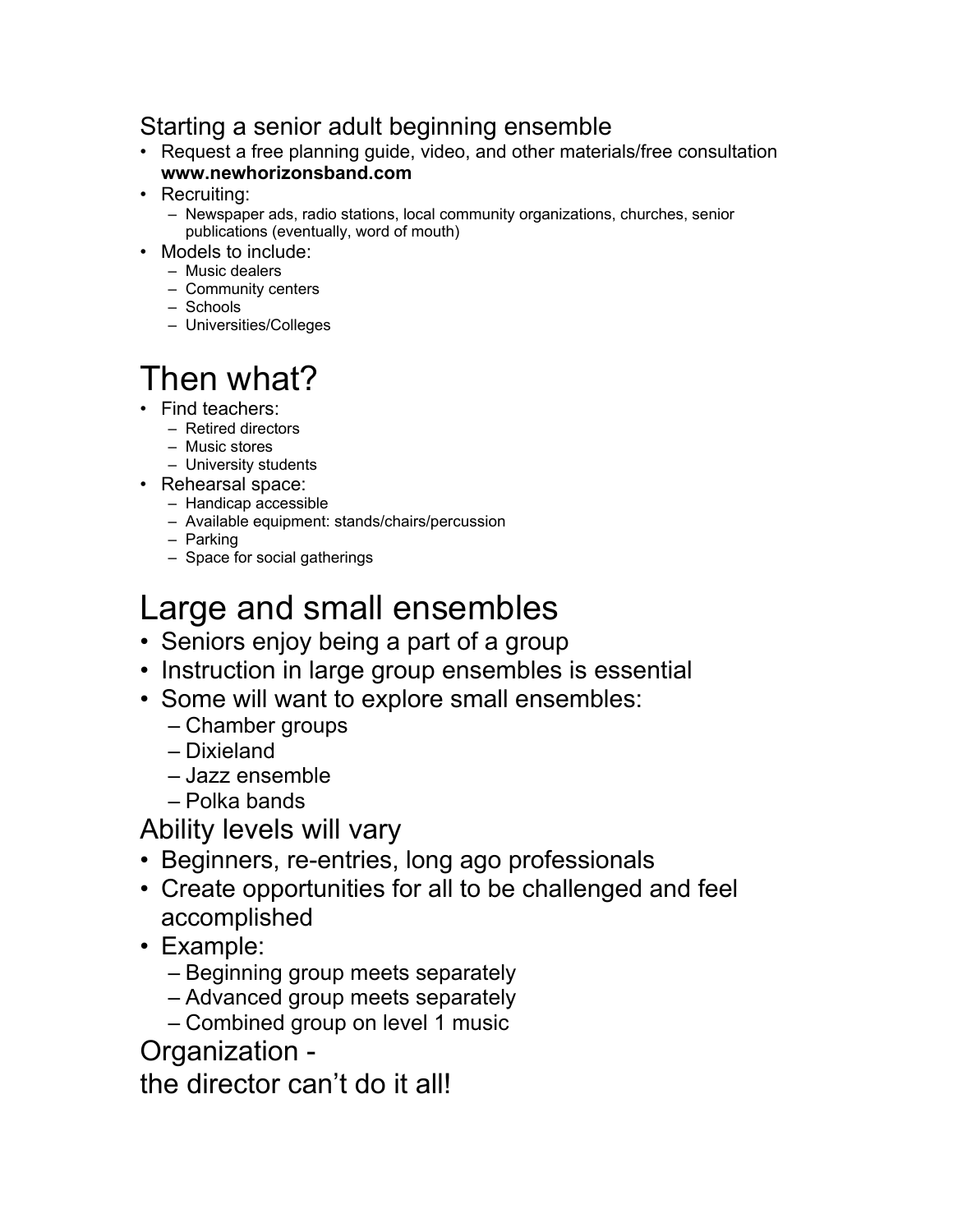- Committees:
	- Publicity
	- Social
	- Library
	- Gig getters
	- Rehearsal set up/equipment movers
	- Steering committee
	- Webmaster

# Budget considerations -

#### what does it cost?

- Expenses:
	- Personnel (director, teachers)
	- Music
	- Advertisements, brochures, programs
	- Shirts, hats
- Income:
	- Tuition
	- Gigs
	- Donations
	- Grants

#### Teaching techniques for senior adult learners

- Hearing ("where are we?")
	- Adjust volume and speed of speaking voice
	- Speak directionally
	- Stay in front
	- Sectionals
- Eyes (bifocals, trifocals)
	- Enlarge music; big print
	- Stand height adjustment
	- Seating arrangements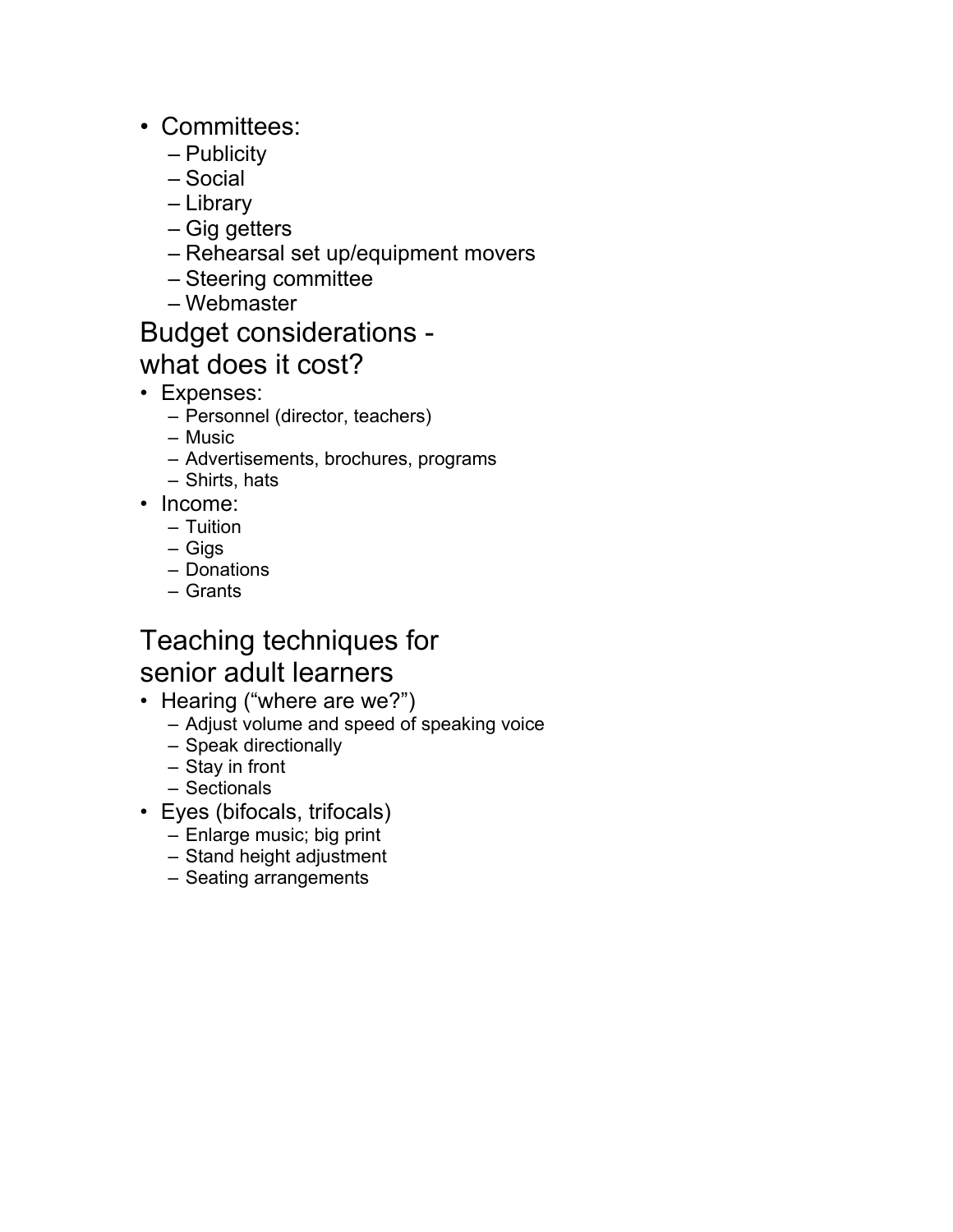# Teaching senior adults

- Physical limitations
	- Comfortable seating
	- Good lighting
	- Choose instruments carefully
		- Arthritis
		- Teeth • Facial muscles
		- Strength (arms, hands)
	- Take breaks
	- Let them be your guide

# Compared to school beginners

#### • Senior adults:

- Positive attitudes toward learning
- Appreciative toward their teachers
- Adult sense of humor!
- Grasp concepts quickly, such as phrasing, expression, swing style
- Arrive early to rehearsals and performances
- Willing to help
- Rehearsals are very rewarding

## Performances - where to play?

- Purpose: set goals; publicity; income
- Choose audiences and venues carefully:
	- Parades (flat bed truck is a must!)
	- Senior centers (special events)
	- Community events
	- State MEAs
	- Outdoor festivals (hats, water, sunscreen!)
	- School concerts

## Intergenerational opportunities

- Concerts with grandchildren
- Concerts with elementary school ensembles
- Ensembles that include all ages
- Examples:
	- Jazz ensemble: MS, College, NHB members
	- Combined concert with college ensemble